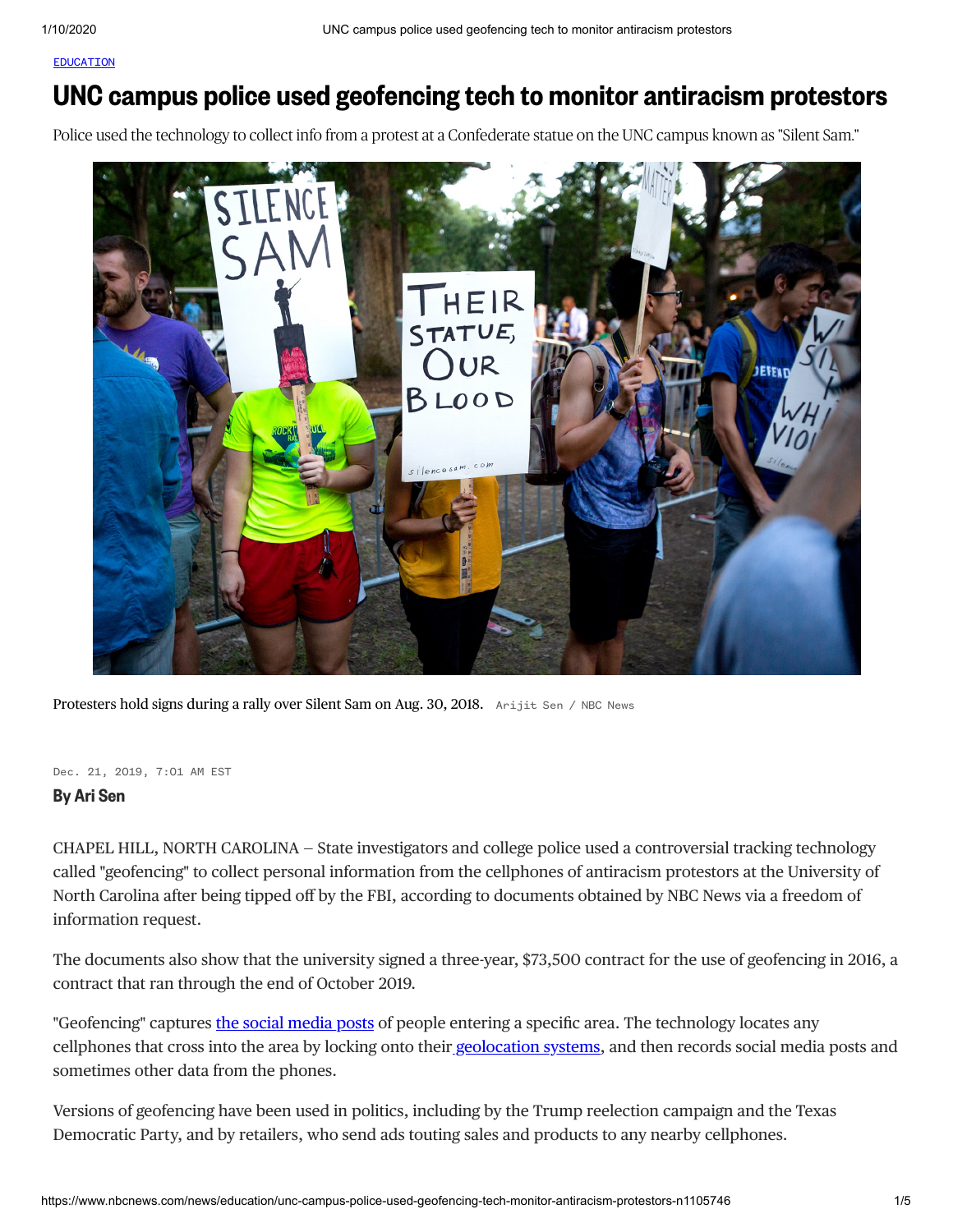### 1/10/2020 UNC campus police used geofencing tech to monitor antiracism protestors

At UNC, however, internal university emails obtained by NBC News show that officials used the technoloy at least once to monitor activists who showed up for a protest at a campus Confederate memorial known as ["Silent](https://www.nbcnews.com/news/us-news/protesters-topple-confederate-statue-silent-sam-university-north-carolina-n902396) Sam" – a statue of a gun-wielding rebel soldier.

On Saturday, Aug. 12, 2017, white supremacists met in Charlottesville, Virginia, for a planned march to protest the proposed removal of a Robert E. Lee statue from a city park. A white supremacist drove his car into a counterprotestor, killing her.

The incident raised concerns among law enforcement officers in other cities, including Chapel Hill, about potential violence at other protests.

A Silent Sam supporter shouts at counter-demonstrators from behind a barricade, while pointing to the pedestal where the statue once stood. Arijit Sen / NBC News

At just before 1 p.m. the next day, Sunday, Aug. 13, 2017, an FBI agent sent the chief of the UNC campus police an email that said, "I'm sure you're already tracking, but wanted to make sure," and mentioned that anti-racist protestors were expected to gather at Silent Sam at 7 p.m. for a "Charlottesville Solidarity Action."

"We have no information of any planned violence at this time," said the FBI agent. "Any intelligence we develop will be pushed your way."

The Silent Sam statue was already the site of regular protests. That afternoon at 3:12 p.m., when a small group of people had gathered at the statue, UNC police intelligence chief Jake Kornegay sent an [email](https://www.documentcloud.org/documents/6590195-Geofence-Email-Redacted.html) to the UNC police chief and three other members of the department.

"Geo-fence is being monitored and real-time distribution list established with Orange County LE and ISAAC/JTTF," wrote Kornegay, referencing law enforcement from the surrounding county, the State Bureau of Investigation's Information Sharing and Analysis Center and the local Joint Terrorism Task Force, which combines local and federal law enforcement. He also said he was doing "some link analysis on social media" and that only "a few people" were at the statue.

That evening, during the Charlottesville Solidarity Action, the crowd at the statue had grown to 175 to 200 people, according to minutes of a [meeting](https://www.documentcloud.org/documents/6589991-175-200.html) held five days later by a university group referred to as the High Interest Events Team. "Aggressive in demeanor and approach," said the minutes. "Event was surveilled."

There is no evidence in the materials obtained by NBC News to show whether geofencing was used at protests prior to or after Aug. 13.

But according to contract information obtained via the freedom of information request, the university had begun began paying a Vermont-based company called Social Sentinel Inc. \$73,500 nearly a year earlier to use software that allowed them to pull social media posts from a geographic area. The purchase order from the company says the data Social Sentinel provided to the school was given to them by "one or more social media services or third party data providers."

An officer leads a detained protester to a van, while other officers guard them on Aug. 25, 2018. Arijit Sen / NBC News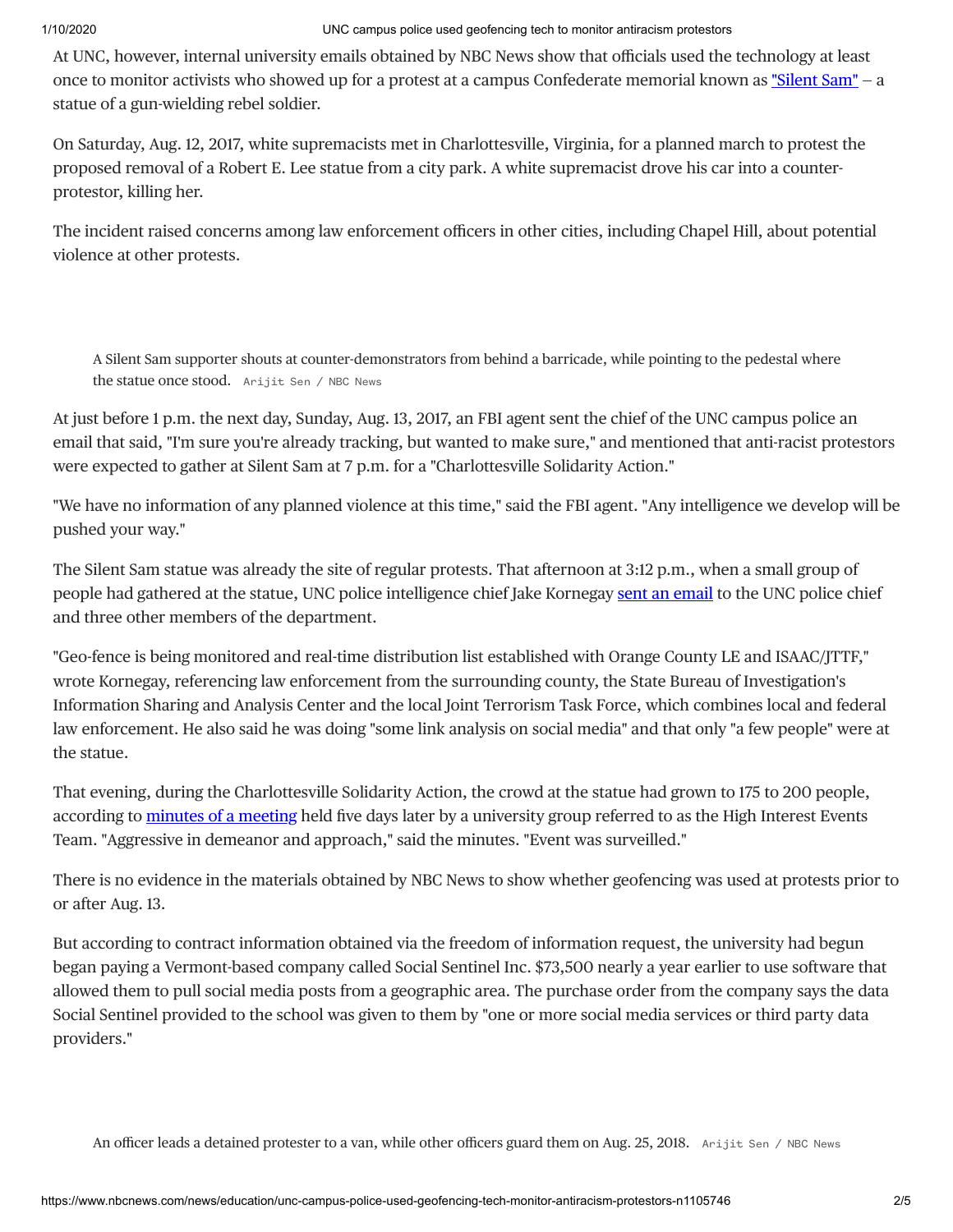### 1/10/2020 UNC campus police used geofencing tech to monitor antiracism protestors

The documents show the contract extended from Nov. 1, 2016 through Oct. 31, 2019.

A university spokesperson confirmed that the campus police continue to use geofencing, but would not say for what.

The spokesperson declined to comment on how the technoloy has been used, or when it was used, saying that, "The university coordinates with and relies on assistance from state and federal law enforcement agencies when appropriate in order to ensure campus safety."

UNC police, Kornegay and Carol Folt, who was university chancellor in 2017, did not respond to requests for comment.

A spokesperson for North Carolina's State Bureau of Investigation defended the practice, saying the agency only monitored "publicly available posts … within a certain geographic area" but declined to specify exactly what information was obtained.

"This information was monitored in an attempt to prevent any potential acts of violence (such as those that have occurred at other public protests around the country, including Charlottesville) and to ensure the safety of all participants," said Anjanette Grube, the SBI spokesperson, in a statement. "No records of the posts are kept after the event has concluded."

Grube said the geofence was "not used to monitor any particular individuals."

In her statement, Grube said SBI has also used geofencing to assist local law enforcement agents "at other mass gatherings" in North Carolina like sporting events to prevent violence. She did not say whether geofencing had been used again at Silent Sam protests.

Gary Margolis, Social Sentinel's chief executive, declined to discuss how UNC used his product -- or to confirm that UNC was a client. He did say, however, that his company has "been very clear on the record that we don't monitor, we don't surveil, we don't follow, nor will we be part of that kind of activity. Our system technologically isn't built to do that."

Margolis also said that geofencing is "kind of old technoloy" and that these days "most of social media ... is not geotagged."

Anti-statue activist Maya Little, a Ph.D. student and teaching assistant at UNC, a frequent protestor at the statue site, was "shocked but not surprised" when shown evidence of the use of geofencing.

"I feel sorry for students though, because they're paying for this kind of experience -- to be traumatized and to be surveilled," Little said.

After Aug. 13, 2017, regular protests continued at the Silent Sam statute. In August 2018, a large crowd of protestors tore it down. Protestors still gather regularly at the site where the statue once stood.

A protestor zip-ties two bamboo poles together to obscure Silent Sam, a confederate monumnet on UNC-Chapel Hill's upper quad. Arijit Sen / NBC News

<span id="page-2-0"></span>In November, the UNC System's Board of Governors voted to give the statue to the North Carolina Sons of Confederate Veterans, along with \$2.5 million for its care and preservation, leading to widespread outrage among students and faculty.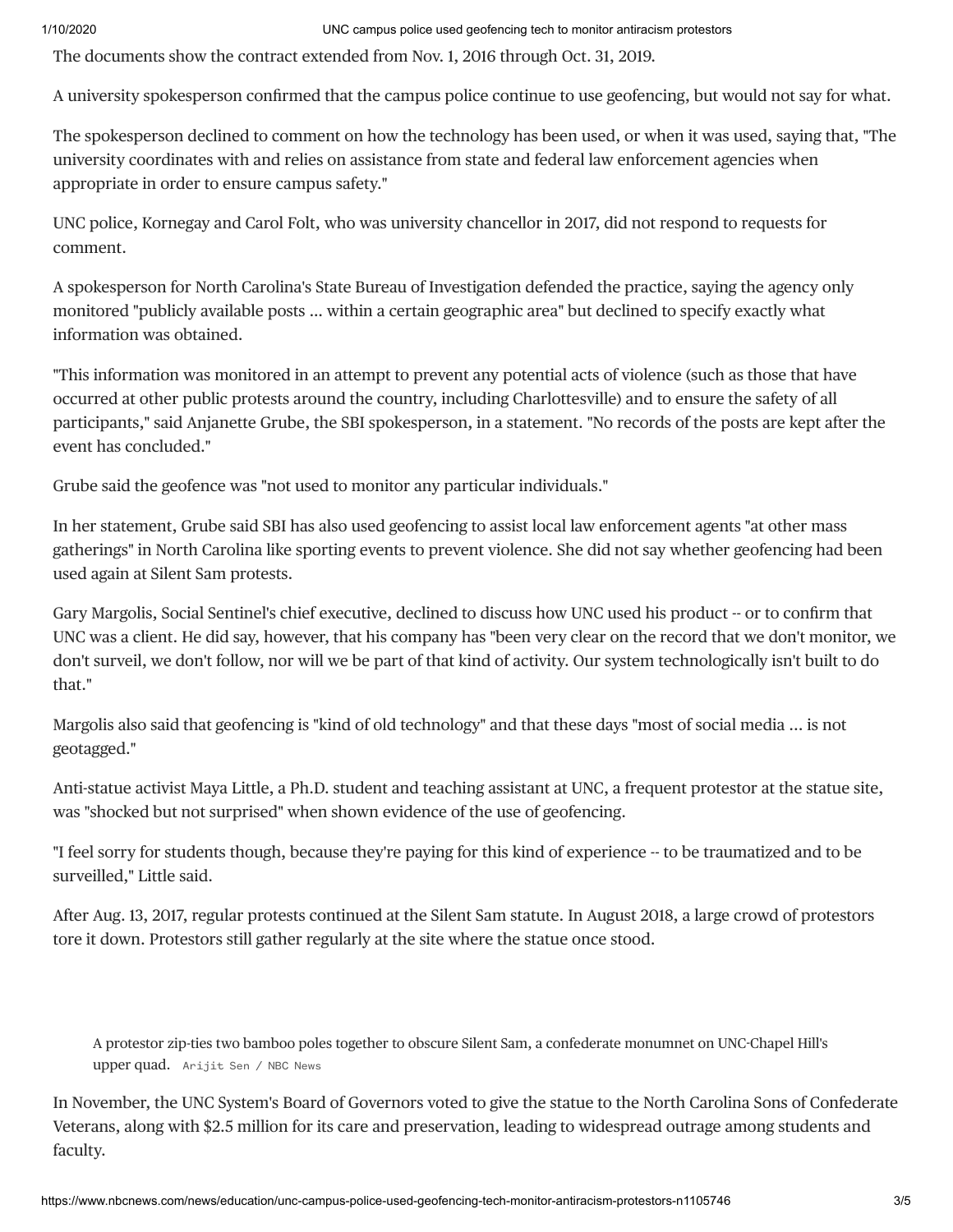# No [warrants](#page-2-0)

Geofences, or virtual perimeters, are often used by companies to deliver location-based ads for goods and services. But they have also been used by the Department of Homeland Security and the National Security Agency as a form of cell phone monitoring, according to **[agency](https://www.dhs.gov/sites/default/files/publications/privacy-pia-ops-publiclyavailablemediamonitoring-may2015.pdf)** and **[whistleblower](https://www.washingtonpost.com/sports/former-nsa-executive-agency-used-blanket-surveillance-during-2002-olympics/2017/06/02/95d288fc-47e6-11e7-98cd-af64b4fe2dfc_story.html)** reports.

Geofences have also been used by local law enforcement agencies in recent years, including in cases against defendants in Virginia, [Kentucky](https://scholar.google.com/scholar_case?case=14614880003439146294&q=geofence&hl=en&as_sdt=6,33), [Oregon](https://scholar.google.com/scholar_case?case=6548308970295197751&q=geofence&hl=en&as_sdt=6,33) and [Alabama.](https://scholar.google.com/scholar_case?case=8304507193756445892&q=geofence&hl=en&as_sdt=6,33) In those cases, the technology was deployed to capture identities near a crime scene to identify potential suspects, witnesses and victims or collect evidence.

NBC News was unable to identify any other colleges that have used geofencing to monitor protestors.

Eight legal experts contacted by NBC News said using geofencing on protestors, especially in the absence of a crime, may violate federal statutes and infringe on demonstrators' First and Fourth Amendment rights.

Aziz Huq, a professor of criminal procedure at the University of Chicago Law School and a graduate of UNC, said the technoloy could lead to police abusing their power.

"If governments are allowed to open-endedly collect information and then examine the information and find evidence of what it thinks is a crime creates an incentive at the front end for government to over acquire information through these warrants," Huq said. "More colloquially it creates an incentive for government to engage in phishing expedition."

In October, lawyers for Okello [Chatrie](https://www.nbcnews.com/news/us-news/police-used-google-location-data-find-accused-bank-robber-he-n1086836), an accused bank robber in Virginia, filed a document attempting to suppress evidence officers obtained via a geofence warrant served on Google, calling it "unlawful and unconstitutional."



## **How Companies Are Using Geofence [Technology](https://www.nbcnews.com/nightly-news/video/how-companies-are-usually-geofence-technology-to-find-new-hires-1048299587626) to Find New Hires**

SEPT. 16, 201702:14